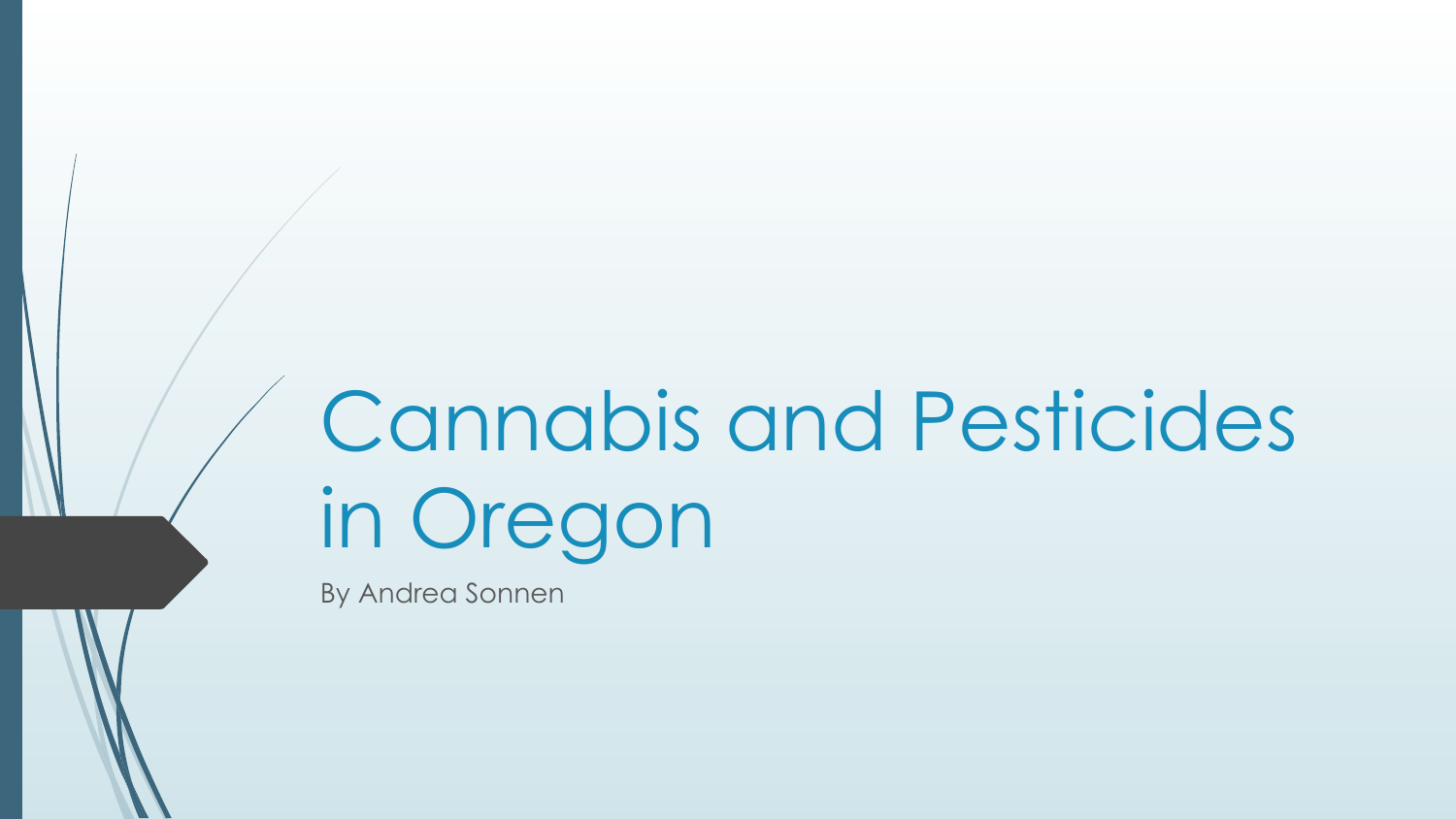# Oregon Cannabis Basics

- In Oregon, it is legal to produce recreational marijuana, medical marijuana, and industrial hemp
- The Recreational Marijuana Program is overseen by the Oregon Liquor Control Commission (OLCC)
- The Medical Marijuana Program is overseen by the Oregon Health Authority (OHA)
- The Industrial Hemp Program is overseen by the Oregon Department of **Agriculture**
- The Medical Marijuana Program was the first one of the three to be instituted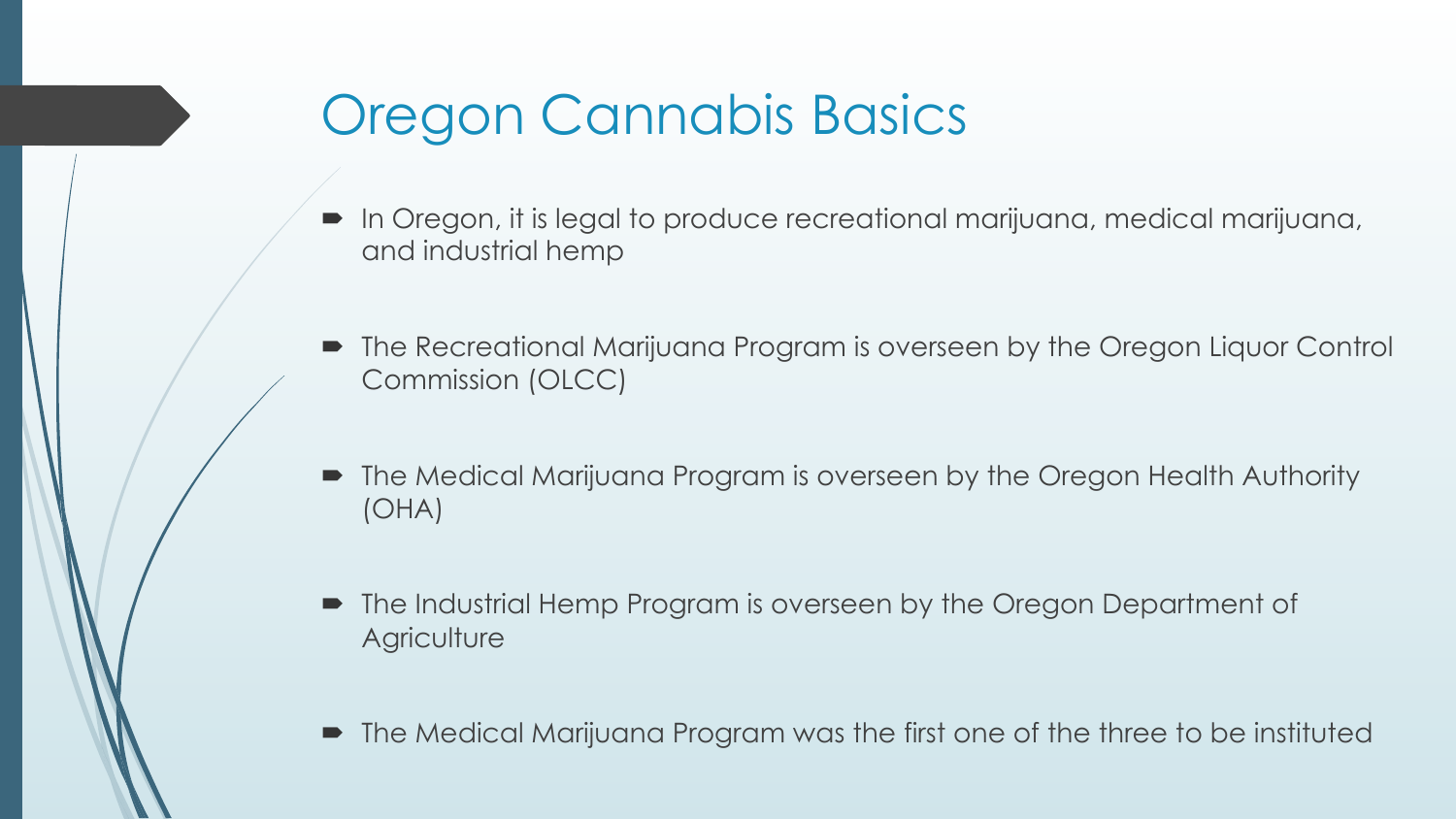# Oregon Health Authority Action Levels

- The testing rules for cannabis are housed in OHA Administrative Rules
- $\blacktriangleright$  Selection of target contaminants for testing
- $\blacksquare$  Development of Action Levels, presence/absence basis
- $\blacksquare$  Biennial review of the Action Levels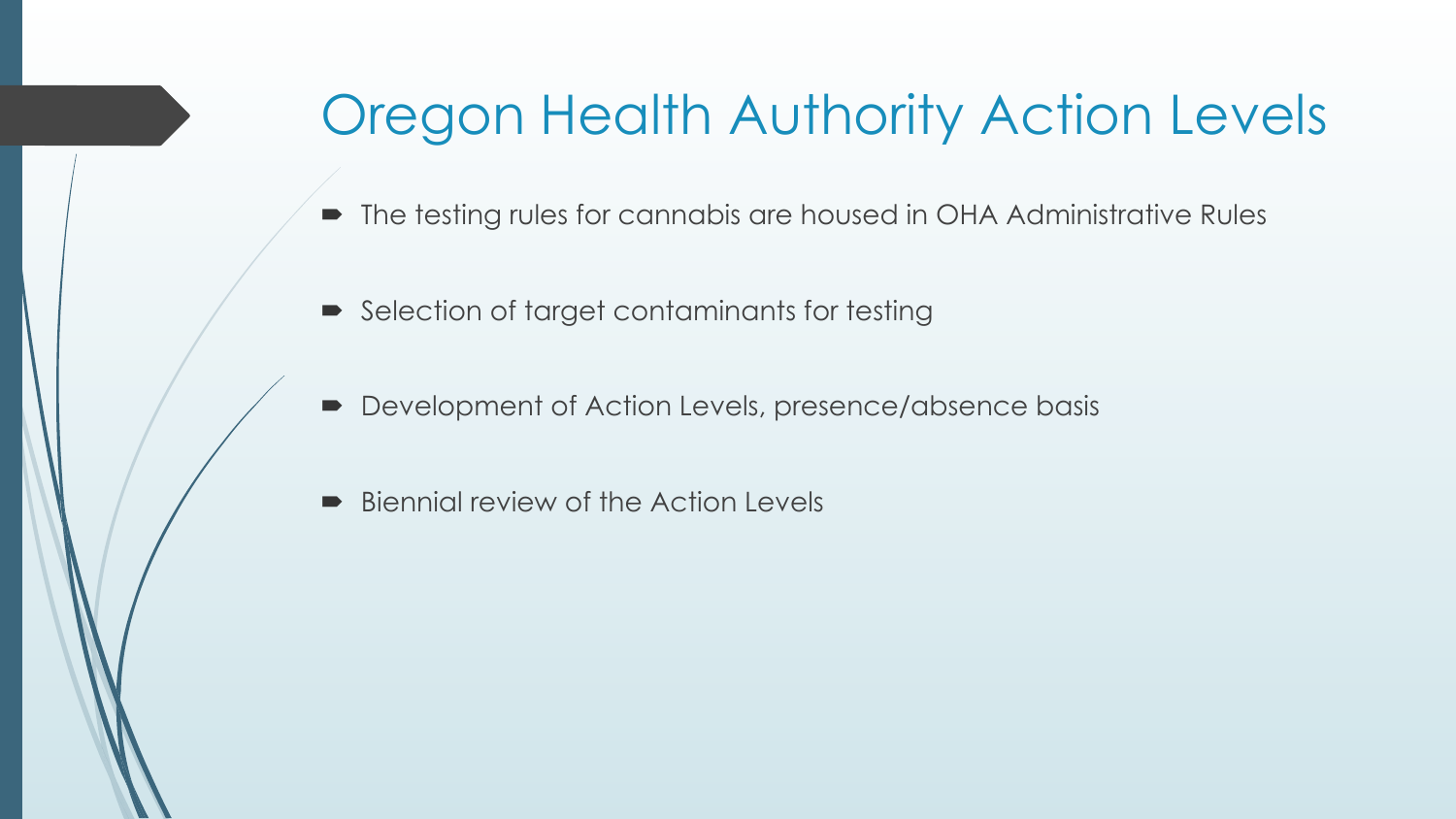# Action Levels in Rule

#### **Exhibit A**

OAR 333-007-0400: Table 3. Pesticide analytes and their action levels

| <b>Analyte</b>    | <b>Chemical</b><br><b>Abstract</b><br><b>Services</b><br>(CAS)<br><b>Registry</b><br><b>Number</b> | Action<br><b>Level</b><br>ppm |  |
|-------------------|----------------------------------------------------------------------------------------------------|-------------------------------|--|
| Abamectin         | 71751-41-2                                                                                         | 0.5                           |  |
| Acephate          | 30560-19-1                                                                                         | 0.4                           |  |
| Acequinocyl       | 57960-19-7                                                                                         | 2                             |  |
| Acetamiprid       | 135410-20-7                                                                                        | 0.2                           |  |
| Aldicarb          | 116-06-3                                                                                           | 0.4                           |  |
| Azoxystrobin      | 131860-33-8                                                                                        | 0.2                           |  |
| <b>Bifenazate</b> | 149877-41-8                                                                                        | 0.2                           |  |
| <b>Bifenthrin</b> | 82657-04-3                                                                                         | 0.2                           |  |
|                   |                                                                                                    |                               |  |

| <b>Analyte</b>  | <b>Chemical</b><br><b>Abstract</b><br><b>Services</b><br>(CAS)<br><b>Registry</b><br><b>Number</b> | <b>Action</b><br><b>Level</b><br>ppm |  |
|-----------------|----------------------------------------------------------------------------------------------------|--------------------------------------|--|
| Etofenprox      | 80844-07-1                                                                                         | 0.4                                  |  |
| Etoxazole       | 153233-91-1                                                                                        | 0.2                                  |  |
| Fenoxycarb      | 72490-01-8                                                                                         | 0.2                                  |  |
| Fenpyroximate   | 134098-61-6                                                                                        | 0.4                                  |  |
| Fipronil        | 120068-37-3                                                                                        | 0.4                                  |  |
| Flonicamid      | 158062-67-0                                                                                        | 1                                    |  |
| Fludioxonil     | 131341-86-1                                                                                        | 0.4                                  |  |
| Hexythiazox     | 78587-05-0                                                                                         | 1                                    |  |
| mazalil         | 35554-44-0                                                                                         | 0.2                                  |  |
| imidacloprid    | 138261-41-3                                                                                        | 0.4                                  |  |
| Kresoxim-methyl | 143390-89-0                                                                                        | 0.4                                  |  |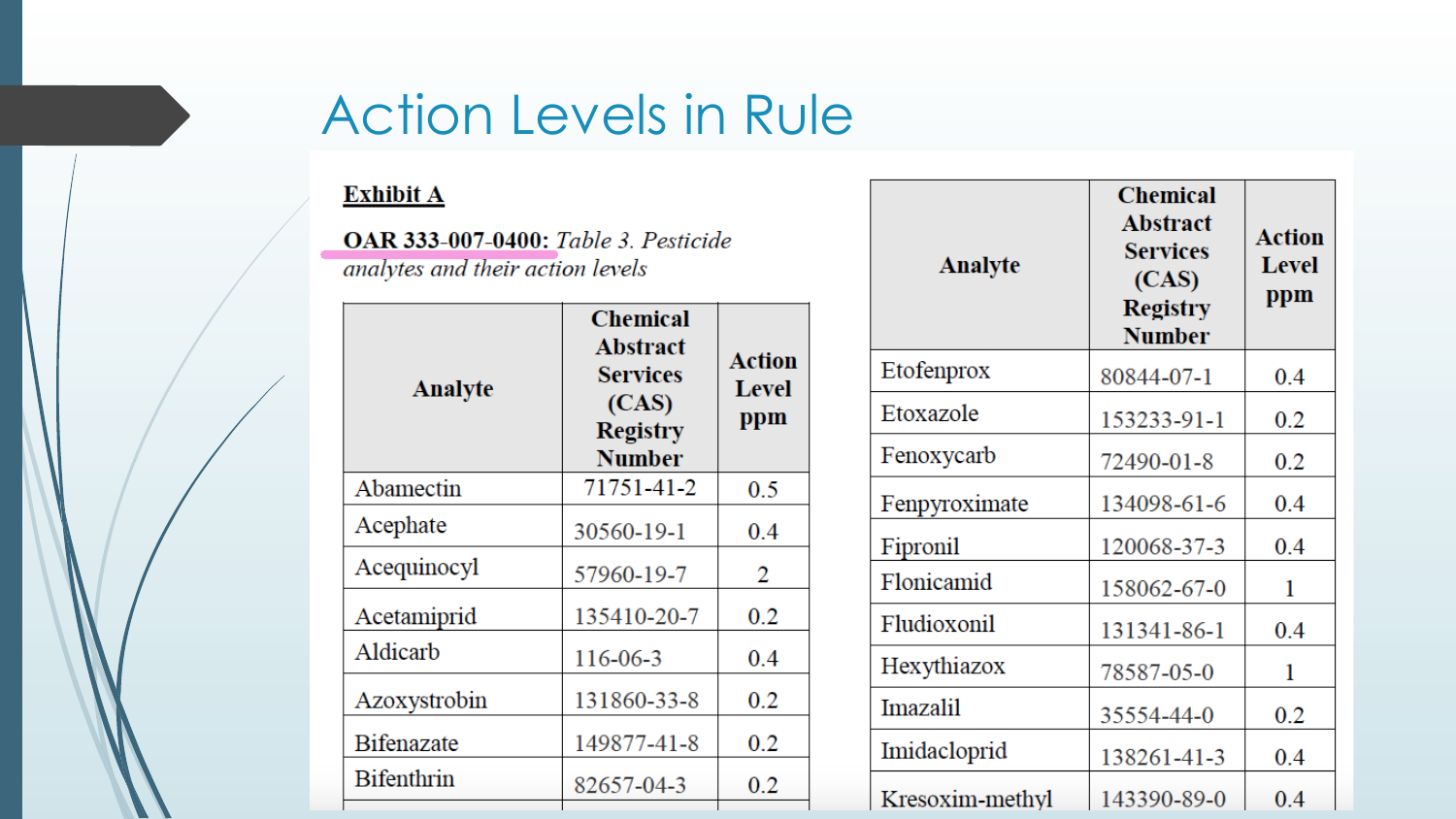# Oregon Department of Agriculture Guide List for Pesticides and Cannabis

- $\blacksquare$  Required satisfied criteria
	- Active Ingredient exempt from tolerance on all food crops
	- $\blacksquare$  Label includes directions for use on unspecified food crops, unspecified home garden plants, unspecified herbs, or unspecified plants or crops
	- Pyrolysis studies have not led to EPA denying use of the active ingredient on tobacco
- List is reviewed and updated quarterly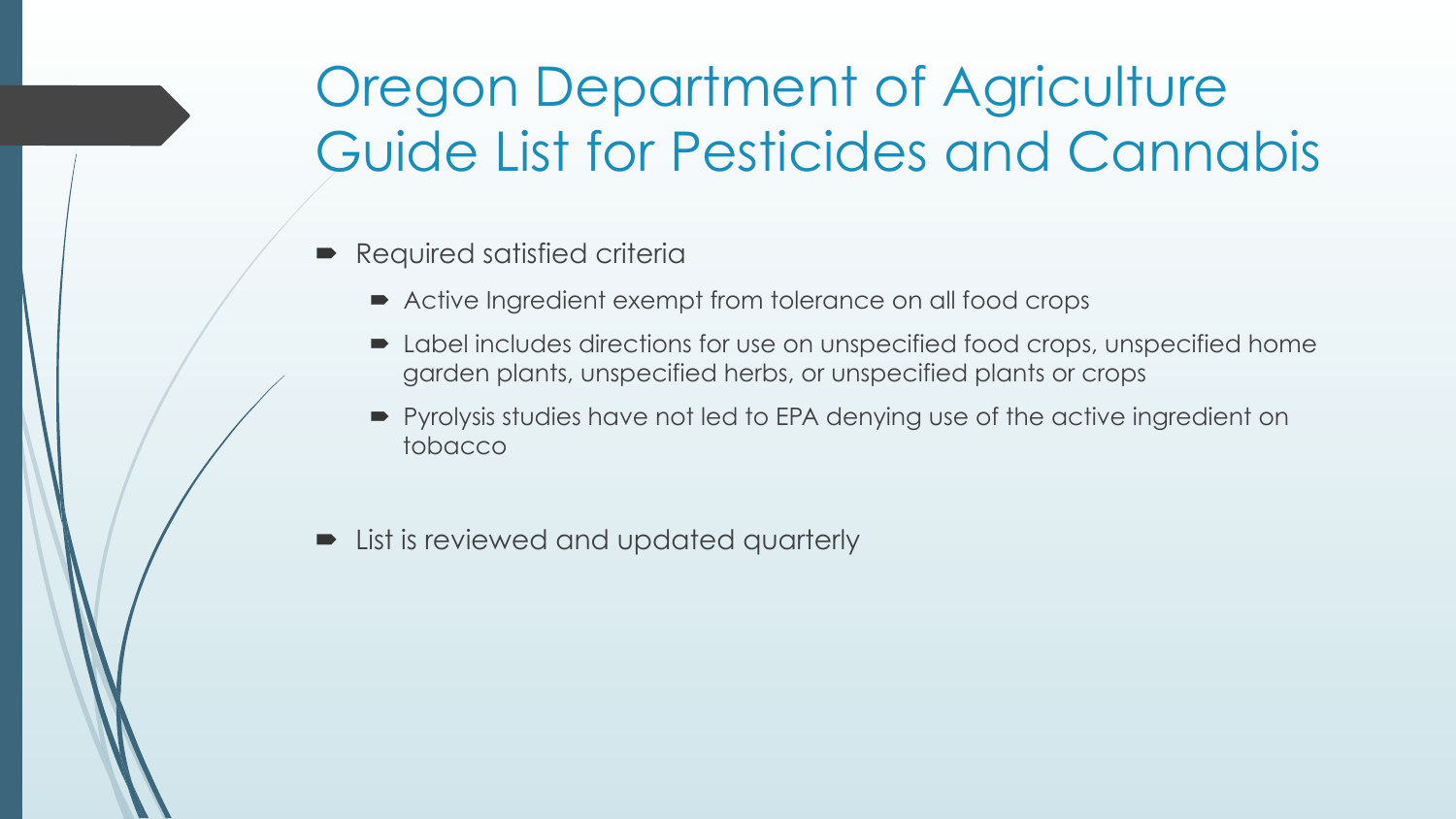# ODA Guide List on Website

| Cannabis Pesticide Guide List Updated<br>Based on Cannabis Pesticide Guide List<br>The intent of the list is to assist growers in distinguishing those pesticide products whose labels do not → |                                                                                      |             |             | $\overline{\Box}$<br>ふ f<br>$\frac{1}{100}$<br>$\mathbb{R}$<br>$\rightarrow$<br>Q. Find in this Dataset<br>More Views Filter<br>About<br>Visualize<br>Discuss<br>Embed<br>Export |                                   |                            |
|-------------------------------------------------------------------------------------------------------------------------------------------------------------------------------------------------|--------------------------------------------------------------------------------------|-------------|-------------|----------------------------------------------------------------------------------------------------------------------------------------------------------------------------------|-----------------------------------|----------------------------|
| $\sqrt{2}$<br><b>PRODUCT NAME</b>                                                                                                                                                               | sabie from those that classic do not allow use. The list is not an<br><b>COMPANY</b> | EPA RE      | <b>NOTE</b> | <b>ACTIVE INGREDIENT</b><br>个                                                                                                                                                    | <b>PESTICIDE TYPE</b>             | <b>AG WORKER PROTECTIO</b> |
| 20% VINEGAR                                                                                                                                                                                     | NATURE'S WISDOM                                                                      | 85208-1-90  |             | <b>ACETIC ACID</b>                                                                                                                                                               | <b>HERBICIDE</b>                  | Yes                        |
| GREEN GOBBLER 20% VINEGAR WEED KILLER                                                                                                                                                           | ECOCLEAN SOLUTIONS INC.                                                              | 85208-1-93  |             | <b>ACETIC ACID</b>                                                                                                                                                               | <b>HERBICIDE</b>                  | Yes                        |
| VINAGREEN                                                                                                                                                                                       | FLEISCHMANN'S VINEAGAR C                                                             | 85208-1     |             | ACETIC ACID                                                                                                                                                                      | <b>HERBICIDE</b>                  | Yes                        |
| VINAGREEN                                                                                                                                                                                       | CASCADE COLUMBIA DISTRI                                                              | 85208-1-73  |             | <b>ACETIC ACID</b>                                                                                                                                                               | <b>HERBICIDE</b>                  | Yes                        |
| R-T-U RO-PEL DEER & RABBIT REPELLENT                                                                                                                                                            | <b>GRANT LABORATORIES INC.</b>                                                       | 8119-8-1663 |             | AMMONIUM SOAPS OF HIGHER FATTY ACIDS                                                                                                                                             | <b>VERTEBRATE REPELLENT</b>       | No                         |
| AMAZIN 1.2% ME PLUS                                                                                                                                                                             | AMVAC CHEMICAL CORP                                                                  | 5481-559    |             | AZADIRACHTIN                                                                                                                                                                     | INSECTICIDE, NEMATICIDE           | Yes                        |
| AZA-DIRECT BOTANICAL INSECTICIDE                                                                                                                                                                | GOWAN CO.                                                                            | 71908-1-10  |             | AZADIRACHTIN                                                                                                                                                                     | INSECTICIDE, INSECT REPELLENT     | Yes                        |
| AZAGUARD                                                                                                                                                                                        | <b>BIOSAFE SYSTEMS LLC</b>                                                           | 70299-17    |             | AZADIRACHTIN                                                                                                                                                                     | INSECTICIDE, NEMATICIDE           | Yes                        |
| AZAMAX                                                                                                                                                                                          | <b>GENERAL HYDROPONICS</b>                                                           | 91865-4     |             | AZADIRACHTIN                                                                                                                                                                     | INSECTICIDE, MITICIDE, NEMATICIDE | YES                        |
| AZAMAX                                                                                                                                                                                          | PARRY AMERICA INC.                                                                   | 71908-1-81  | (Product    | AZADIRACHTIN                                                                                                                                                                     | INSECTICIDE, MITICIDE, NEMATICIDE | NO.                        |
| <b>AZAPRO</b>                                                                                                                                                                                   | CANN-CARE COMPANY                                                                    | 92629-1     |             | AZADIRACHTIN                                                                                                                                                                     | INSECTICIDE, MITICIDE, NEMATICIDE | YES                        |
| <b>AZASOL</b>                                                                                                                                                                                   | ARBORJET INC                                                                         | 81899-4-74  |             | AZADIRACHTIN                                                                                                                                                                     | INSECTICIDE, NEMATICIDE           | Yes                        |
| AZATIN XL BIOLOGICAL INSECTICIDE                                                                                                                                                                | OHP INC.                                                                             | 70051-27-5  |             | AZADIRACHTIN                                                                                                                                                                     | <b>INSECTICIDE</b>                | Yes                        |
| ECOZIN PLUS 1.2% ME                                                                                                                                                                             | AMVAC CHEMICAL CORP                                                                  | 5481-559    |             | AZADIRACHTIN                                                                                                                                                                     | INSECTICIDE, NEMATICIDE           | Yes                        |
| <b>A 200 A 200 A 200</b>                                                                                                                                                                        | .                                                                                    | ----- -     |             | .                                                                                                                                                                                | the contract states and contract  |                            |

< Previous  $Next >$  Showing Rows 1-100 out of 417